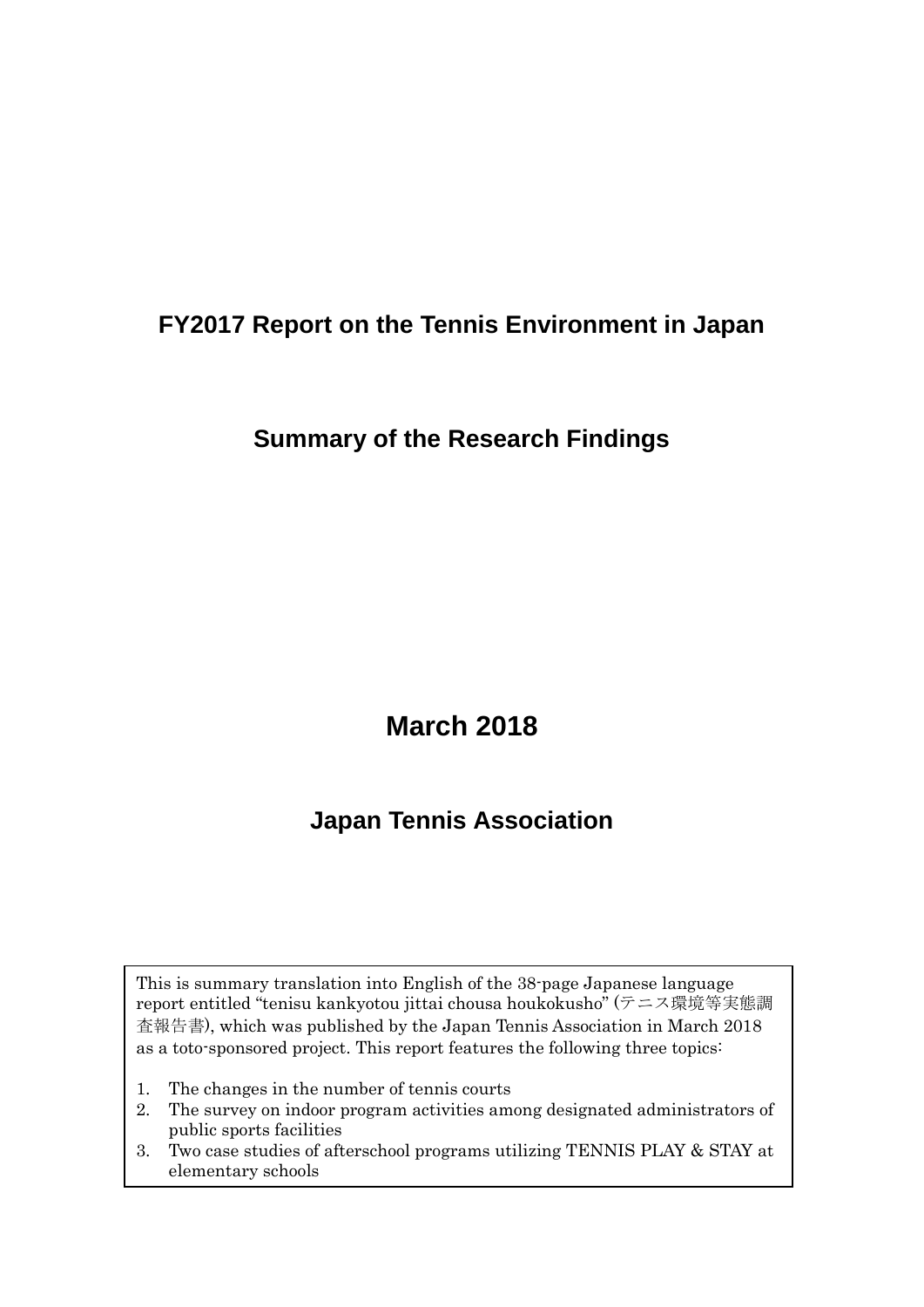#### **(1) There are 6,454 tennis court facilities, decreasing by 30% over the last 19 years; however public indoor courts are on the increase**

As of 2015, the number of tennis court facilities in Japan\* was 6,454. Since there were 9,702 tennis court facilities in 1996, the 2015 figure represents a decrease of 33.5% over the last 19 years. Comparing the data for public and private facilities, the decrease in private facilities has been significant – in fact, there are only half the number that existed in 1996. At the same time, between outdoor and indoor facilities, public indoor facilities have been on the increase while the number of private indoor facilities remains more or less unchanged (though the percentage of indoor facilities among the total is meager). The total number of indoor tennis facilities has increased from 462 to 520.

In terms of the actual number of tennis courts, in 2015 there were 26,307, a 31.5% decrease from the 1996 total of 38,423. Similar to the number of facilities, there has been a significant decrease in the number of courts at private facilities. Between outdoor and indoor courts, the total number of courts at indoor facilities remains mostly unchanged, although the number of courts at private indoor facilities has dropped.

Though the number of courts per facility has increased slightly from 3.96 in 1996 to 4.08 in 2015, a downward trend in the number of courts per facility is observed at all places other than public outdoor facilities.

\* Data is sourced from the MEXT Sports Agency's "Physical Education and Sports Facilities Survey" report. The data pinpoints tennis courts at public and private sports facilities, while excluding school facilities.

#### **(2) There is a need for greater recognition of TENNIS PLAY & STAY among designated administrators of public sports facilities**

The Japan Tennis Association's "Survey on the Penetration of TENNIS PLAY & STAY" (2017) obtained responses from 130 organizations licensed to be designated administrators of local-government public sports facilities. Of them, 79 (60.8%) had actually been managing public sports facilities as designated administrators. Of these 79 organizations, 75 (94.9%) answered that had gymnasiums (including smaller gyms, gym rooms, and arenas) among the facilities they managed. The average number of facilities managed per administrator was 4.6.

Out of the 75 organizations, almost nine in ten (88.0%) answered that there had been use of gymnasiums for the purpose of playing tennis. The average number of facilities among these organizations was 3.2. Soft tennis (83.3%), tennis (excluding soft tennis) (62.1%), and bound tennis (42.4%) were given as the main sports that were played.

Of the organizations answering that there had been use of their gymnasiums for playing tennis, 19.5% responded that there had been use of red, orange or green balls. Those answering that they did not have an understanding of whether such usage took place accounted for 46.3%. When asked about the offering of tennis-related lessons and clinics, about six in ten (62.1%) answered that they had organized (or co-organized) such offerings. About half (46.3%) cited "tennis (excluding soft tennis)" as the subject of the lessons or clinics.

Only about two in ten (22.7%) of the designated administrators managing gymnasiums were aware of